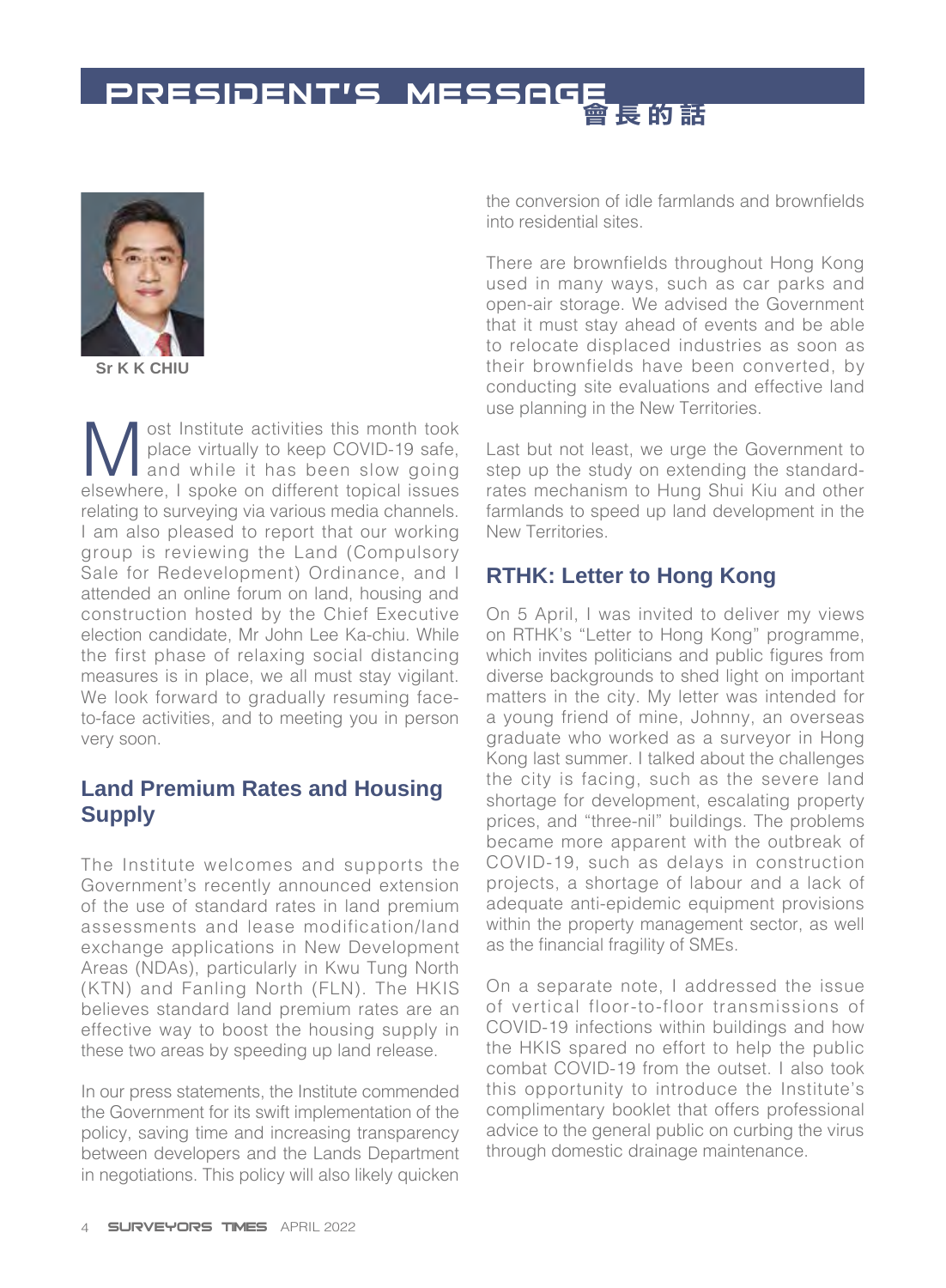**PRESIDENT'S MESSAGE** 

As a veteran of the industry, it has always been one of my priorities to facilitate the collaboration between the Government and industry stakeholders for the well-being of Hong Kong. I hope that my sharing will give Johnny insight into our profession, and guide him to use opportunities presented to him to his best advantage, all the while contributing to society. I trust he will look back on listening to my letter as time well spent!

## **Calling for More Housing and Land Supply**

In a column published recently in the *Hong Kong Economic Times*, I addressed the acute housing shortage, while expressing appreciation to the Government for starting the multi-pronged approach to speed up land supply that it announced in the Budget in February. However, the progress in developing transitional housing is still far from satisfactory, as only 2,300 units have been built and occupied, despite the Government's identification of sufficient land to accommodate more than 17,000 units. The HKIS thus proposed various measures to raise housing supply, such as accelerating planning and land approvals, enhancing communication with regional stakeholders, and greater technical support for main contractors. I suggested some innovative approaches, including a greater adoption of MiC (modular integrated construction)—for which the Government has announced incentives, and which the HKIS applauds; and allowing transitional housing to be built to eight storeys.

While the incentives are to promote the use of MiC, the HKIS hopes the Government will go a step further and provide clear guidelines for the establishment of local MiC manufacturing and assembly.

While on the subject of buildings, we continue to urge the Government in its fight against COVID-19 to disburse more subsidies to property management companies to improve public hygiene. Public vigilance remains critical and it is important to have a system of regular pipeline inspections and maintenance in place, in a similar vein to our continuing call for the government to fund a scheme to subsidise better practices for companies managing buildings over 40 years old.

## **Pay at Your Fingertips**

We are moving with the times and have implemented an online system on which members can settle their annual subscription fee for 2022–2023. Starting from April, members can now enjoy a quicker, easier, more secure and eco-friendly payment platform. I am pleased to embed digitisation in our operations, which remains one of my key missions!

> Sr KK Chiu President

為對抗疫情,學會本月大部分的活動都 以網上形式舉行。疫情期間,聚會不 太方便,所以我選擇在不同的媒體上 談及關於測量的熱門話題。另外,很高興向大 家報告早前成立的工作小組正在審視《土地 ( 為重新發展而強制售賣 ) 條例》,而我亦出席 了由行政長官候選人李家超先生主持的網上論 壇,討論關於土地、房屋及建設的議題。適逢 社交距離措施首階段已放寬,我樂見面議活動 逐漸恢復,雖然很期待與各位會面,但防疫措 施仍不能鬆懈。

#### 補地價金額及土地供應

政府於近日宣布把標準金額補地價模式擴展至 新界新發展區的契約修訂或換地申請,率先為 古洞北及粉嶺北新發展區試行,學會對此計劃 表示歡迎和支持,並認為可加快釋放兩個新發 展區的土地發展潛力,增加房屋供應。